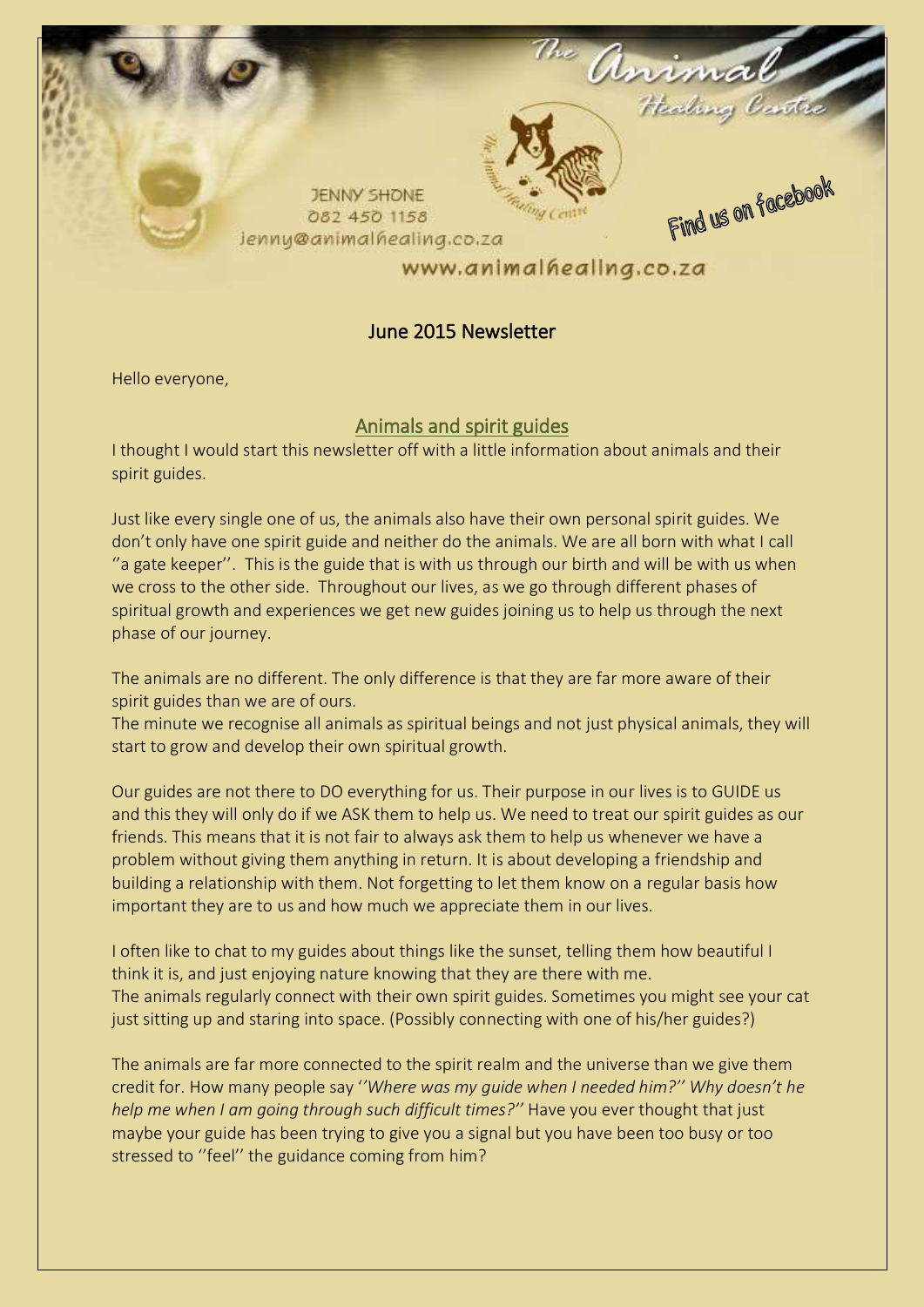Wild animals living in the wild will always hear these subtle messages coming from their spirit guides and will very often respond to them. We often say, '*'They instinctively know. Their instincts are so sharp. They know things long before they happen, an animal lives on instinct''*  All these things are true. The guides work through pure instinct, feelings and emotions. Because the animals are so tuned in to their intuition they easily pick up the messages coming from their spirit guides (or unseen friends as I like to call them)

Our domestic animals are also just as intuitive but because they live and interact with us on a physical level, they take on a lot of our energies, concerns, fears and other negative emotions. For this reason although they are very connected to their guides sometimes they are also a little blocked and don't always pick up what their guides are telling them. The stress some animals go through in their lives also tends to create blockages in their energy fields. Their instinct and intuition is still there but it is just a little more difficult to access. However as soon as we recognise their true essence and see them as spiritual beings and not just animals, theses blockages will start to drop away and they can then grow as the amazing spiritual beings that they are.

Animals also have ''guardian angels'' just as we do. Our guardian angels are no more important or less important than our spirit guides. They all have their own special and powerful importance and purpose in our lives and the lives of our animal companions including all the animals in the wild.

They are also there to help us and look out for us. However out of respect they will not make our decisions for us. Ultimately we are responsible for making our own decisions. All they will do is guide us so that we can possibly make better decisions.

It is all about having a human or animal experience and sometimes a human or animal experience is very difficult. Our guardian angels will also communicate with us through feelings and thoughts (often referred to as GUT Feeling)

The difference between a spirit guide and a guardian angel: A spirit guide is a soul who has shared a physical experience with us before and has decided to come back in this incarnation as one of our guides.

A guardian angel is an entity that has never had a human experience. He/she is an entity who has only ever had a life in the spirit realm and will always live in the spirit realm.

So next time your animals are having trouble with health or emotional issues, please remember to call on their spirit guides and guardian angels to help them.

#### Exciting events coming up

We have a few exciting events coming up for you to take note of.

#### Workshop 6<sup>th</sup> June, Kyalami

The very next event is a workshop on  $6<sup>th</sup>$  June at an awesome cattery in the country. For this workshop we will be focusing on the telepathic link we share with all animals. We will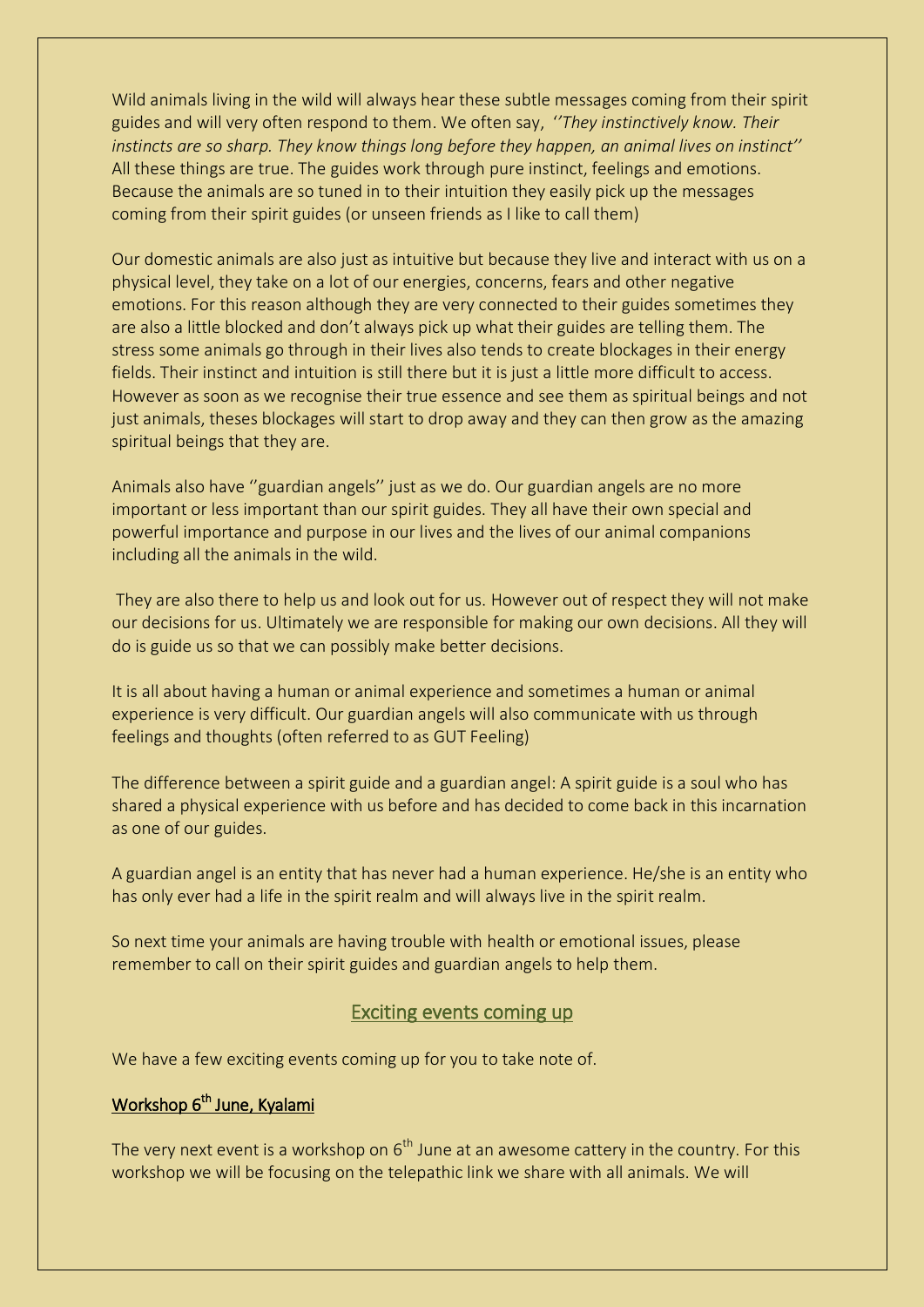discover exactly how we can access the telepathic abilities that we were born with and find out how we can use these abilities to communicate on a deep lever and directly with the animals we share our homes with.

I ran a private workshop there a few weeks ago and it was such a relaxing, peaceful and beautiful environment to work in with stunning animals.

This venue is in Pony Lane, Sun Valley Kyalami and is open to everyone willing to spend a day with the animals learning to speak THEIR language.

#### Animal Communication Talk – 7<sup>th</sup> June, Northcliff

On  $7<sup>th</sup>$  June I have been asked to give a talk at the Alchemy Fair in Northcliff. I will be speaking at 11:30 and my topic will cover: how animals communicate with each other and how we as humans can develop our own abilities so that we can hear what they are trying to say to us. I will also be talking about how easy it is for our animal companions to misinterpret what we are saying to them and explain how we can give them messages and information that is not confusing to them. I will also be discussing how the animals helped me write my first book "Paws & Listen to the voices of the animals''.

Here is a short press release that was put out by the organisers of this fair.

Jenny has been hailed by the press as "South Africa's Own Doctor Doolittle" She will be taking you on an enchanting journey as she explains in her light-hearted and entertaining way just how animals communicate telepathically with each other and how we can re-awaken and develop our own telepathic abilities so that we too can tap into the thoughts and feelings of our own animal companions and be able to communicate with them on a much deeper level.

This is their birthday fayre so please support them on  $6<sup>th</sup>$  &  $7<sup>th</sup>$  June. I would love to see you there and will be available to chat with you after my talk on  $7<sup>th</sup>$  so please join me and let's make this event one to remember.

### Intense and informative workshop – 13 and 14 June, Northcliff

This next intense and in-depth workshop is being held on  $13<sup>th</sup>$  and  $14<sup>th</sup>$  June at The Alchemy Esoteric Shoppe and Wellness Centre in Northcliff (the same venue as the Fayre)

This workshop will open a whole new world for everyone taking part. It will take you on a truly magical journey. We start with the basic art of communicating telepathically with all animals and move on to the much deeper aspects of finding out how to track lost animals using telepathic techniques. We will also focus on intuitive medical body scanning.

You will learn how to apply your telepathic skills to your everyday lives and in doing so will dramatically improve the quality of life of the animals around you. You will also develop a very much deeper connection with your own animal companions.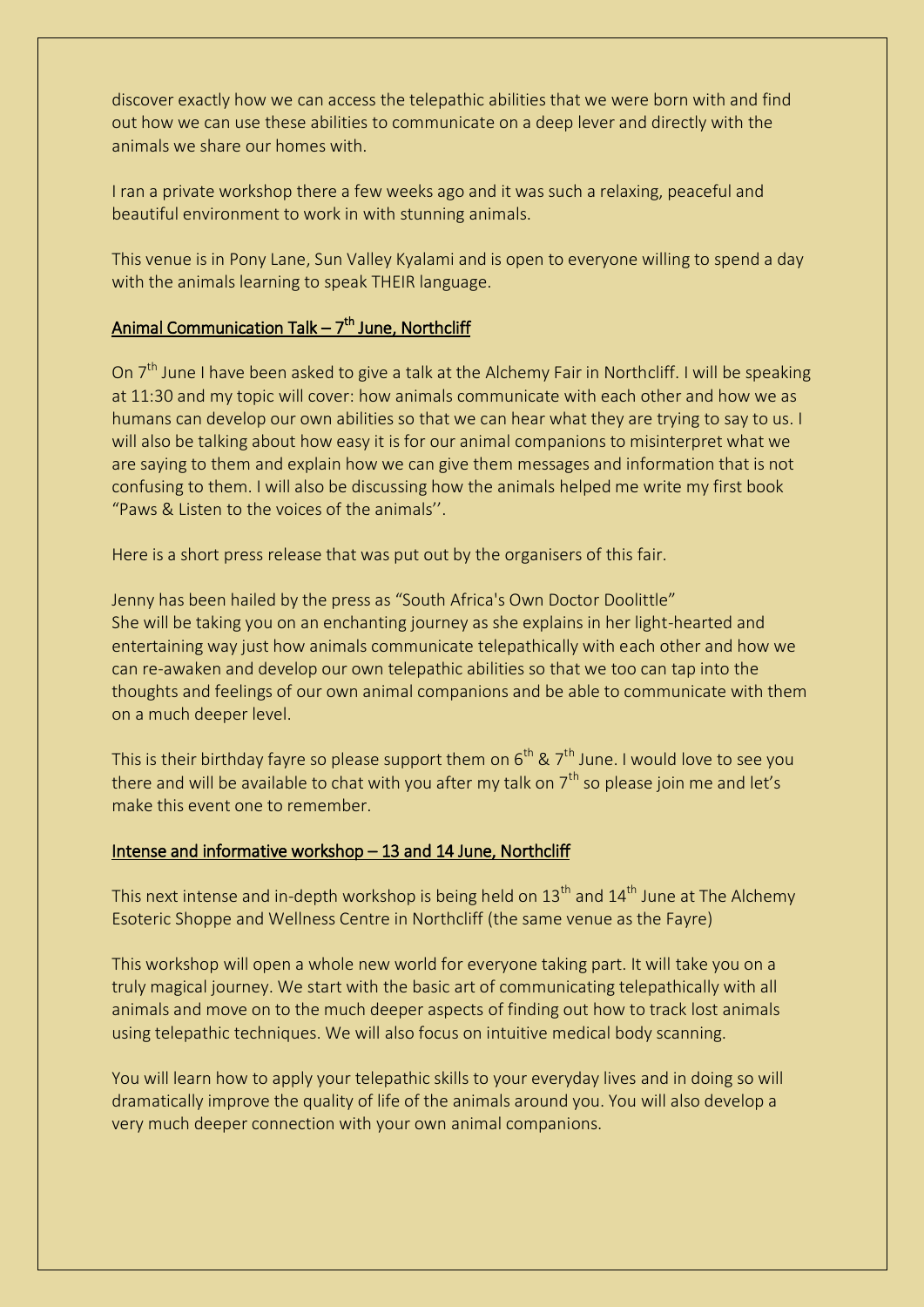It is not very often I run a two day workshop in the Johannesburg area so this is a not to be missed opportunity.

#### Big Cat Telepathic Communication Workshop – 30<sup>th</sup> June and 1<sup>st</sup> July, Stanford

Here is the workshop that you have all be waiting for. It is a workshop is for those of you who have always wanted to communicate on a deep level with wild animals. We will be spending two amazing days connecting with these awesome animals.

This workshop will be held at Panthera Africa Big Cat Sanctuary in Stanford, Western Cape.

Have you ever wondered what the difference is between the domestic cat and the wild cat (or big cat as we know them)? Here is your chance to find out.

There are some similarities between the domestic and the wild cat character wise, however the energy of both is very different. On this workshop you will find out how the two energies differ from each other and how they are very similar in other areas.

Panthers Africa Big Cat Sanctuary is a totally ethically run establishment with no breeding programme or cub interaction. All the Big Cats have been rescued from various places and have found a safe haven at Panthera Africa.

Please go to their website or contact them at [info@pantheraafrica.co.za](mailto:info@pantheraafrica.co.za) for more information on accommodation options for the workshop and to get more information on their sanctuary and to find out how you can possibly help them.

For information on this workshop please contact Sammy on [sammy@animalhealing.co.za](mailto:sammy@animalhealing.co.za)

#### Workshop in aid of Weimaraner Rescue of South Africa – 1<sup>st</sup> August, Pretoria

Pretoria people here I come. It seems like a very long time ago since I held a workshop in Pretoria. However, not to worry. I will be there on  $1<sup>st</sup>$  August so there is plenty of time for you to prepare for this one.

We will hold this workshop at Plantland Olympus in Atterbury Road, Pretoria East. This workshop is in aid of the Weimaraner Rescue of South Africa. Join us in support of these amazing dogs.

This experience will open up a whole new world between you, your animal companions and all other animals you come in contact with. With practice you will be rewarded with a much deeper understanding of their needs and the messages they are conveying to you on a daily basis. Everyone can learn this skill and no previous experience is necessary. For more information on this event please contact Bradley on 084 250 1187

For any of the above events you can also contact me directly on [jenny@animalhealing.co.za](mailto:jenny@animalhealing.co.za)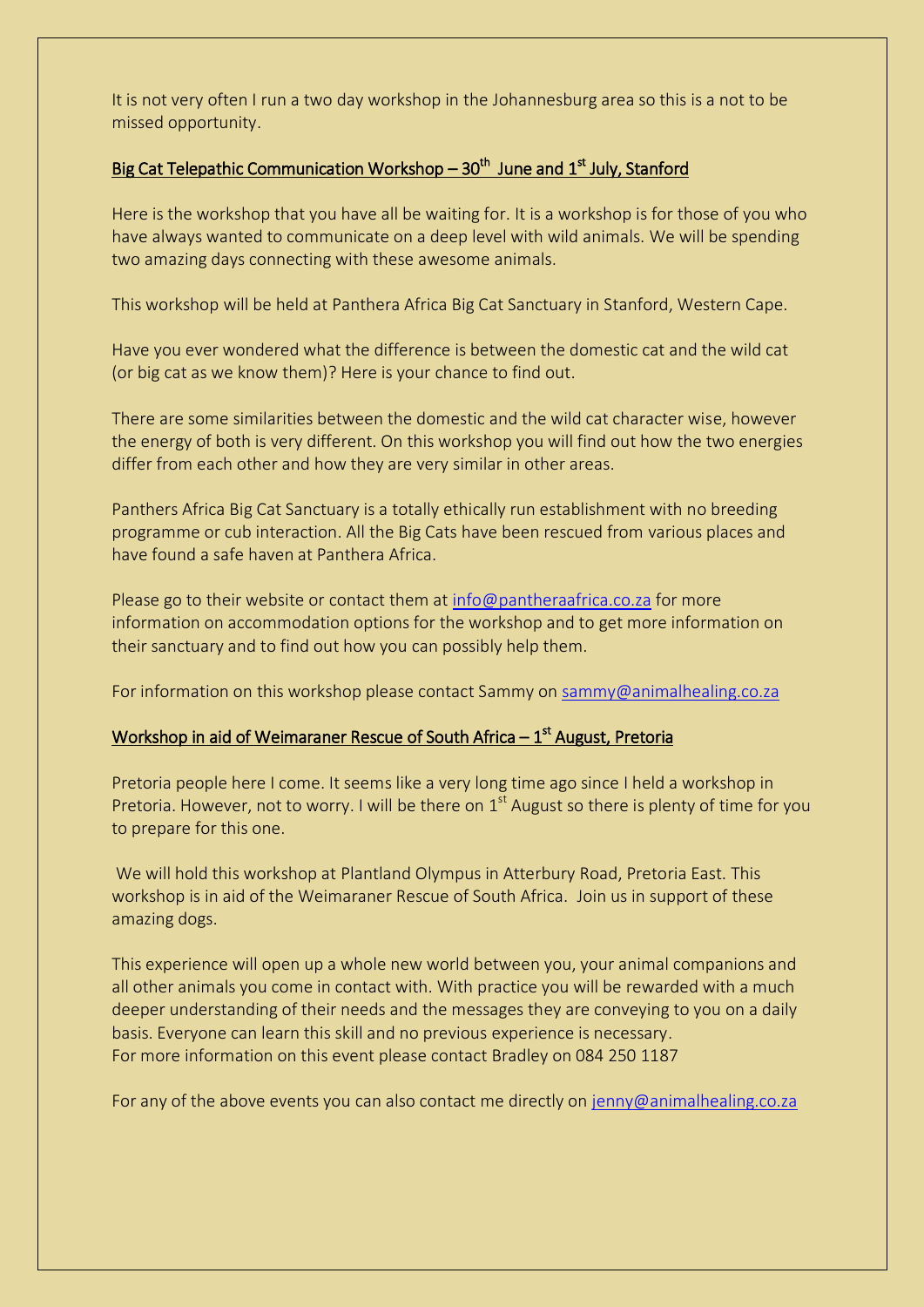# A snippet from Sammy

Hi beautiful souls. The animal souls I am blessed to communicate with have always shared such profound words of advice and love for me to share with others. Below is a message I received in answer to my question, "do you have a message that I may share with other humans to help them at this point in time?" from a group of cat souls.

**"At this point in time you are awakening. You are on this earth at this very moment, not by accident but by design; to awaken and help the earth and everything that resides both within and on her. Be open to your awakening, let go of negativity and allow your** 

**imagination free rein in a positive direction. Release the need to say, "but what if…", and rather say, "How wonderful would it be if…". Hold nothing back from allowing your creativity to blossom and grow. Everything begins with an idea, that is your creative manifestation at work and the more you can allow** 



**yourself to imagine positively, the easier and likelier the possibility of that very thing coming into being, into reality.** 

**Honour and respect are important. First understand what these two concepts mean and then apply them. First to yourself, then to the earth beneath your feet; to the air you breathe; to the water you drink; to the animals you share your home with; to the creatures who come into your sphere of attention (even those you may consider pests); to the plants who share your home, your garden and whom you pass by wherever you go.** 

**Open your eyes, your heart, your mind, and most importantly learn to open your ATTENTION. Take a moment, stop, breathe in deeply and look around, really look around. Then simply say thank you to everything you see. That is the first step."**

In closing today, Jenny suggested that I include a card drawing. The two cards are drawn as a message of support and love from the universe to all who read this newsletter, and are included at the end of the newsletter.

Looking forward to meeting new friends and greeting old friends at the Panthera workshop in June / July.

All my love Sammy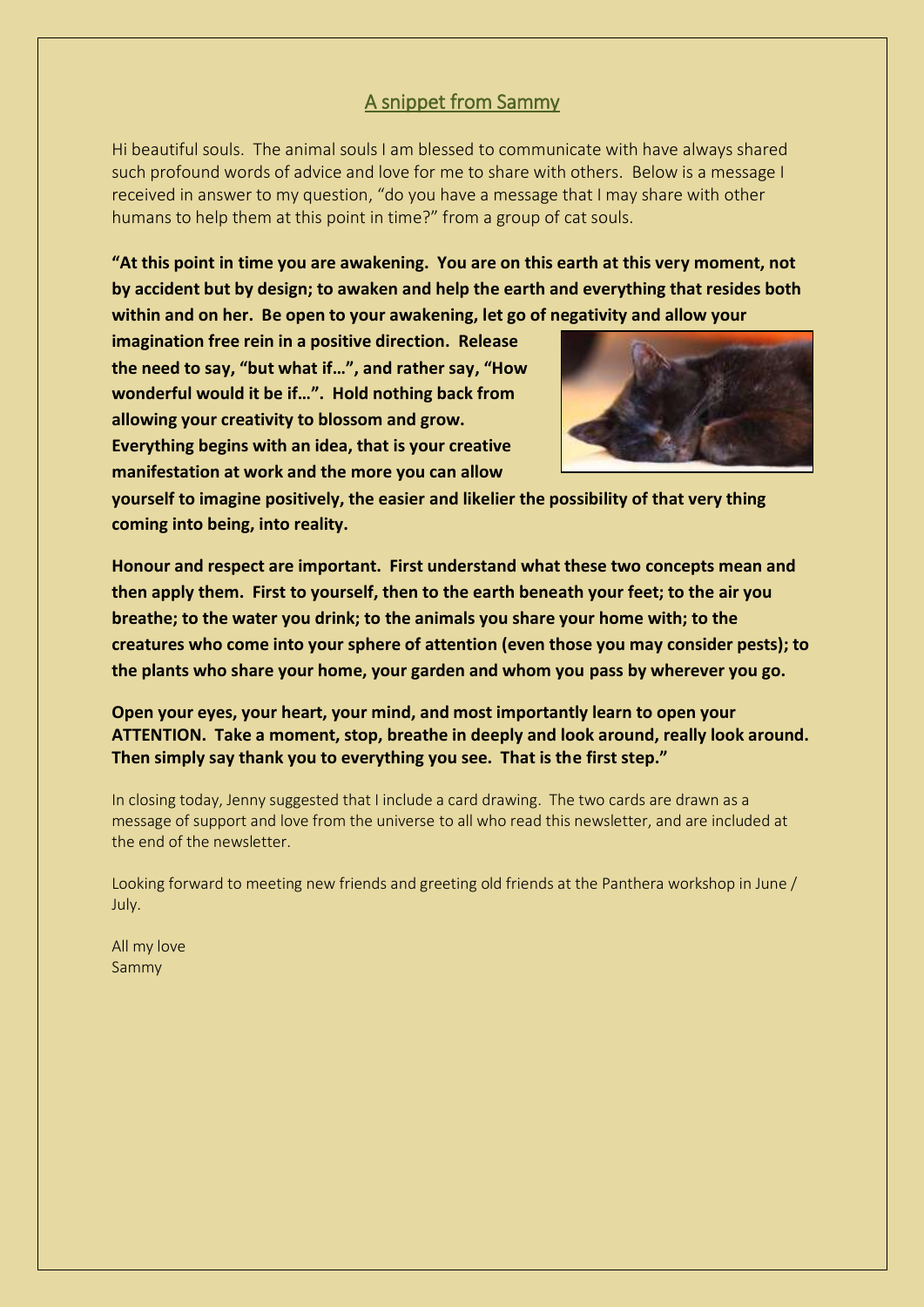#### Blasts from the past

Does anyone remember these amazing guest speakers that joined our workshop quite a few years ago?



The first one is of Penny who crossed over a while ago due to biliary. Here she is with Tootsie communicating with this group of awesome people during one of our very first workshops. Penny and Tootsie always got good results from the people they connected with. They were always so open and ready to chat.



This is Patricia. What an amazing lady she was. Before we started this workshop I left the sprinkler on and when we came out to connect with Patricia we found her jumping through the sprinkler. Such a character.

On the right is Vista. She lived about a kilometre away from where I live and on this morning I found her waiting at the gate and when the first car arrived, in walked Vista ready to be out guest squeaker. Everyone loved her and she loved everyone (especially the ones who gave her Marie - biscuits.

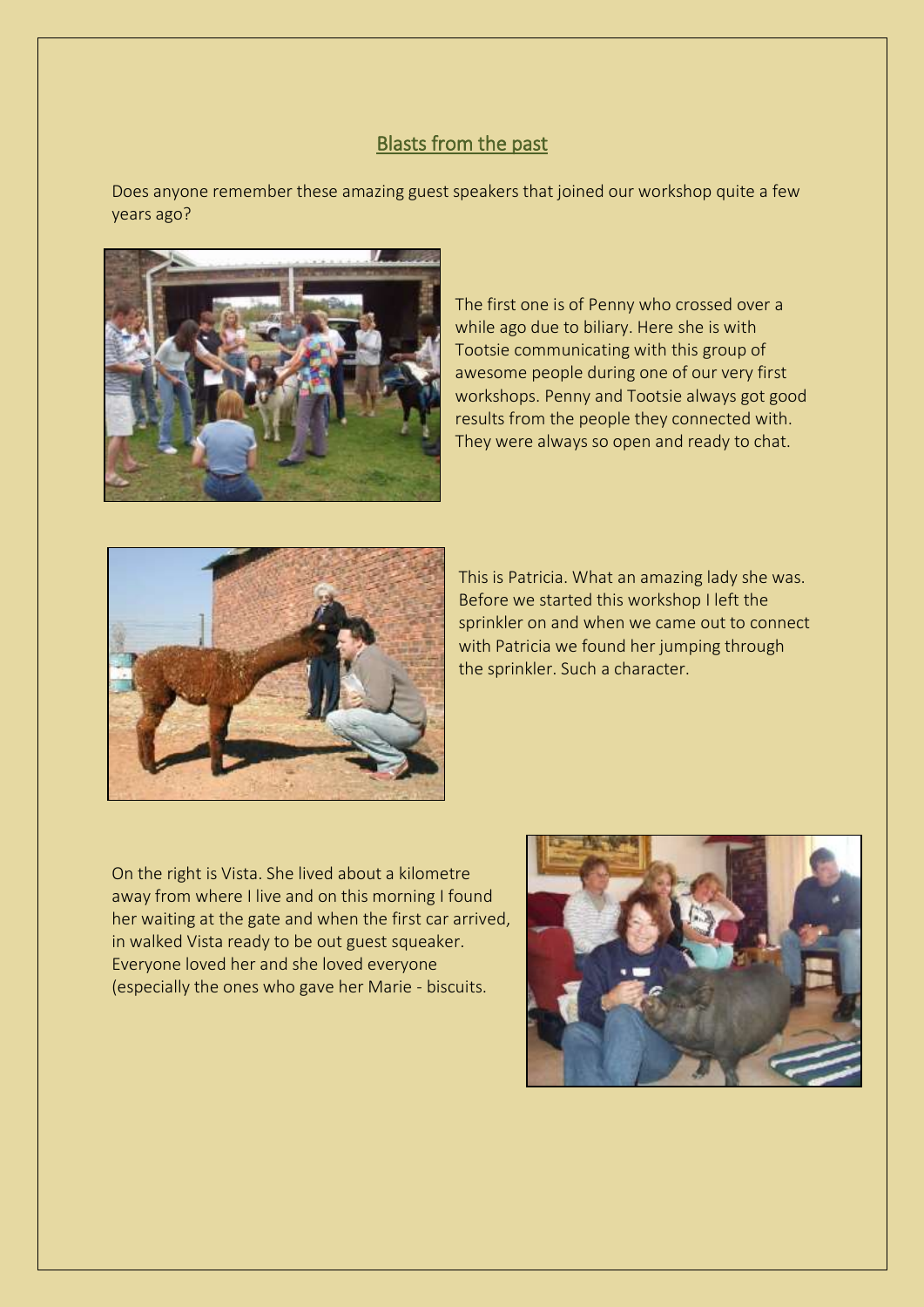# Animal Message Cards.

Now remember in the last newsletter I asked if any of you would be interested in having one of your animals choosing an animal message card to put in the next newsletter?

Well we don't only have one animal. We have two animals wanting to have their cards put into this newsletter:

Marishka's beautiful dog Tajha was the first animal to came in and choose a card. Tajha who is now in spirit form and was always such a gentle, loving, protective and extremely wise dog. This i*s* the card that Tajha chose for this newsletter.





The next animal to choose a card was Gail's cat Ollie. Ollie is a lovely cat who is extremely sensitive and sometimes can be a little emotional.





A big thank you to Tajha and Ollie for participating in this newsletter